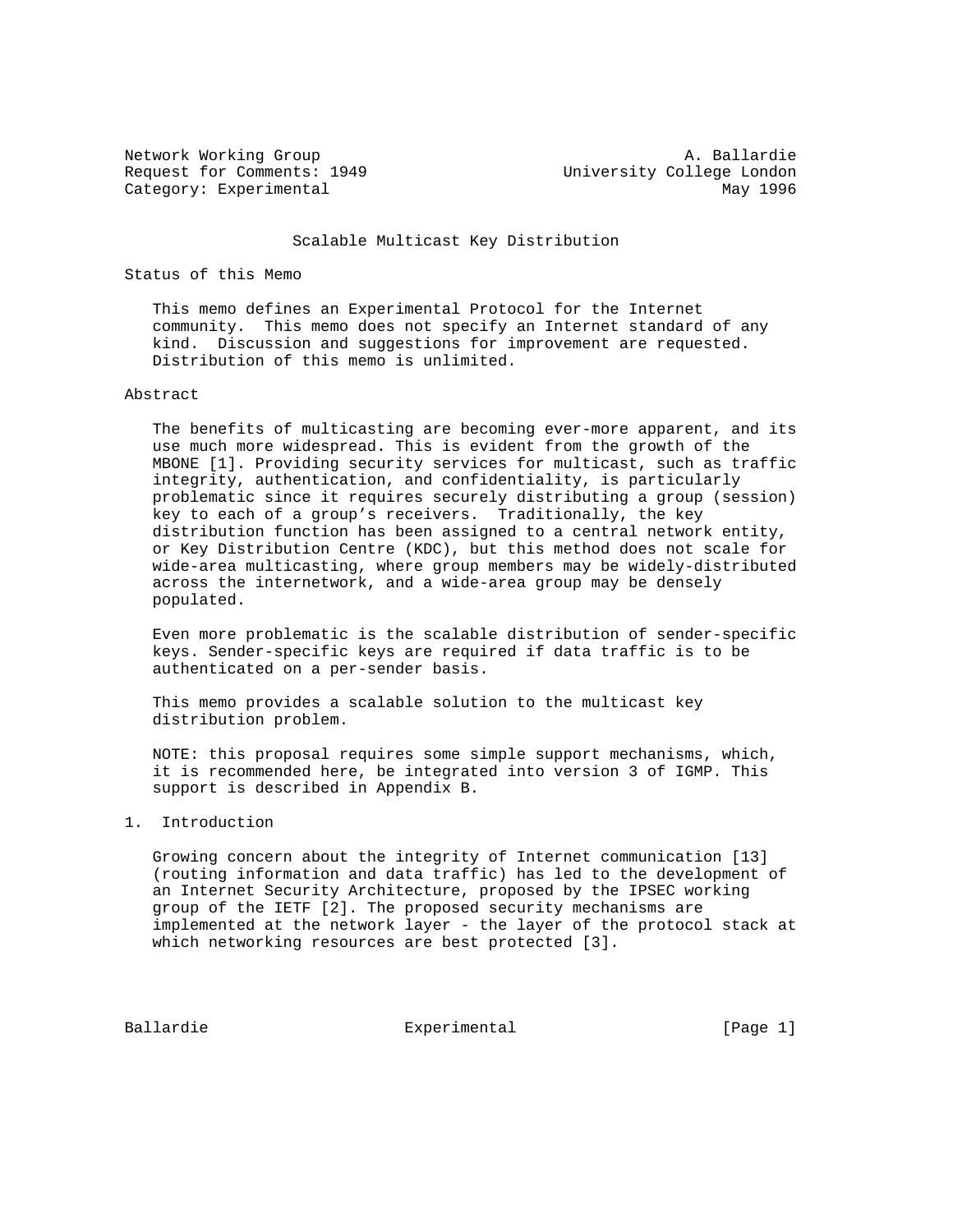Unlike many network layer protocols, the Core Based Tree (CBT) multicast protocol [4] makes explicit provision for security; it has its own protocol header, unlike existing IP multicast schemes [10,11], and other recently proposed schemes [12].

 In this document we describe how the CBT multicast protocol can provide for the secure joining of a CBT group tree, and how this same process can provide a scalable solution to the multicast key distribution problem. These security services are an integral part of the CBT protocol [4]. Their use is optional, and is dependent on each individual group's requirements for security. Furthermore, the use of the CBT multicast protocol for multicast key distribution does not preclude the use of other multicast protocols for the actual multicast communication itself, that is, CBT need only be the vehicle with which to distribute keys.

 Secure joining implies the provision for authentication, integrity, and optionally, confidentiality, of CBT join messages. The scheme we describe provides for the authentication of tree nodes (routers) and receivers (end-systems) as part of the tree joining process. Key distribution (optional) is an integral part of secure joining.

 Network layer multicast protocols, such as DVMRP [7] and M-OSPF [9], do not have their own protocol header(s), and so cannot provision for security in themselves; they must rely on whatever security is provided by IP itself. Multicast key distribution is not addressed to any significant degree by the new IP security architecture [2].

 The CBT security architecture is independent of any particular cryptotechniques, although many security services, such as authentication, are easier if public-key cryptotechniques are employed.

 What follows is an overview of the CBT multicasting. The description of our proposal in section 6.1 assumes the reader is reasonably familiar with the CBT protocol. Details of the CBT architecture and protocol can be found in [7] and [4], respectively.

2. Overview of BCT Multicasting

 CBT is a new architecture for local and wide-area IP multicasting, being unique in its utilization of just one shared delivery tree per group, as opposed to the source-based delivery tree approach of existing IP multicast schemes, such as DVMRP and MOSPF.

 A shared multicast delivery tree is built around several so-called core routers. A group receiver's local multicast router is required to explicitly join the corresponding delivery tree after receiving an

Ballardie Experimental Experimental [Page 2]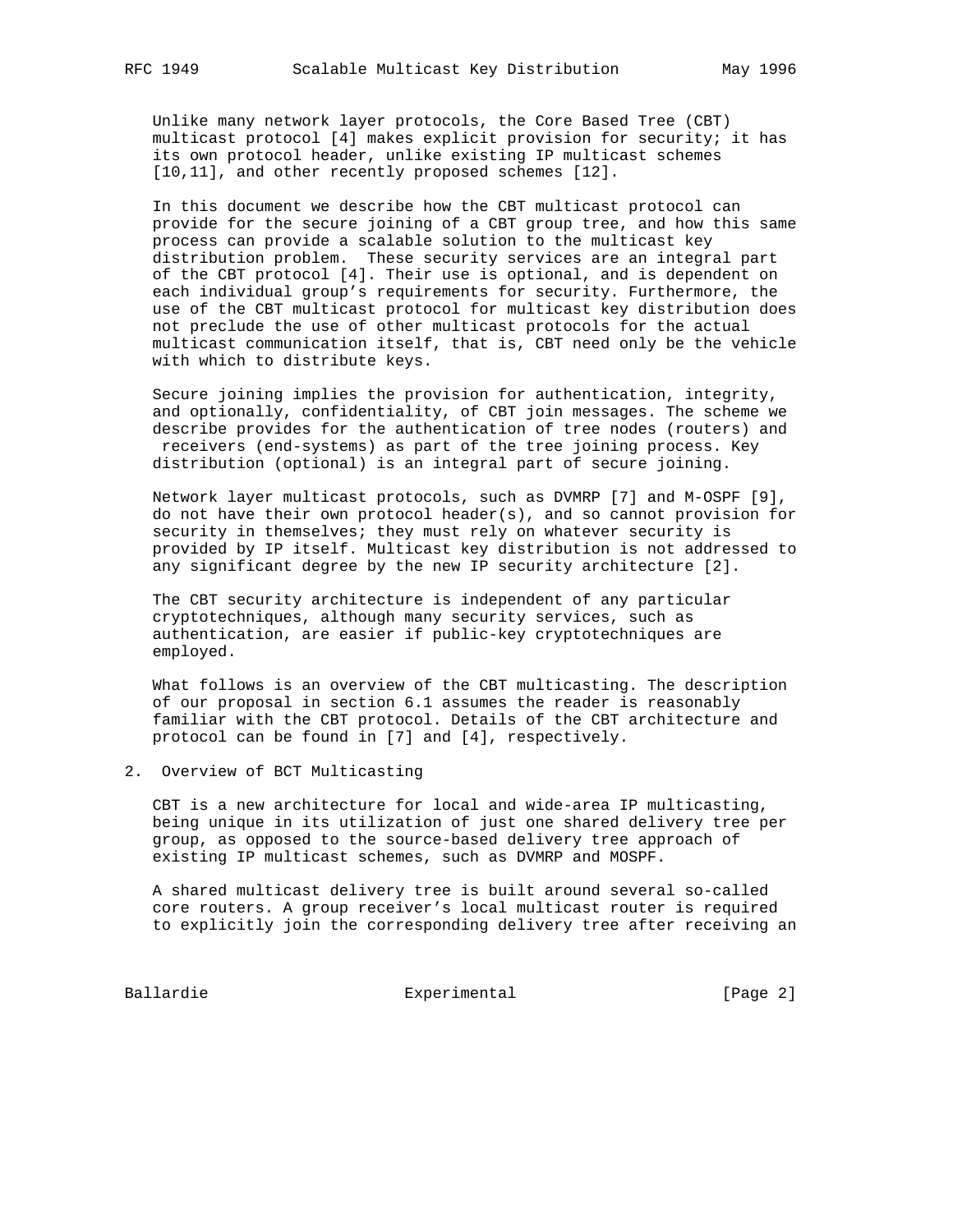IGMP [8] group membership report over a directly connected interface. A CBT join message is targeted at one of the group's core routers. The resulting acknowledgement traverses the reverse-path of the join, resulting in the creation of a tree branch. Routers along these branches are called non-core routers for the group, and there exists a parent-child relationship between adjacent routers along a branch of the same tree (group).

### 3. How the CBT Architecture Complements Security

 The CBT architecture requires "leaf" routers to explicitly join a CBT tree. Hence, CBT is not data driven; the ack associated with a join "fixes" tree state in the routers that make up the tree. This so called "hard state" remains until the tree re-configures, for example, due to receivers leaving the group, or because an upstream failure has occurred. The CBT protocol incorporates mechanisms enabling a CBT tree to repair itself in the event of the latter.

 As far as the establishment of an authenticated multicast distribution tree is concerned, DVMRP, M-OSPF, and PIM, are at a disadvan- tage; the nature of their "soft state" means a delivery tree only exists as long as there is data flow. Also, routers implementing a multicast protocol that builds its delivery tree based on a reverse-path check (like DVMRP and PIM dense mode) cannot be sure of the previous-hop router, but only the interface a multicast packet arrived on.

 These problems do not occur in the CBT architecture. CBT's hard state approach means that all routers that make up a delivery tree know who their on-tree neighbours are; these neighbours can be authenticated as part of delivery tree set-up. As part of secure tree set-up, neighbours could exchange a secret packet handle for inclusion in the CBT header of data packets exchanged between those neighbours, allowing for the simple and efficient hop-by-hop authentication of data packets (on-tree).

 The presence of tree focal points (i.e. cores) provides CBT trees with natural authorization points (from a security viewpoint) -- the formation of a CBT tree requires a core to acknowledge at least one join in order for a tree branch to be formed. Thereafter, authorization and key distribution capability can be passed on to joining nodes that are authenticated.

 In terms of security, CBT's hard state approach offers several additional advantages: once a multicast tree is established, tree state maintained in the routers that make up the tree does not time out or change necessarily to reflect underlying unicast topology. The security implications of this are that nodes need not be subject

Ballardie Experimental Experimental [Page 3]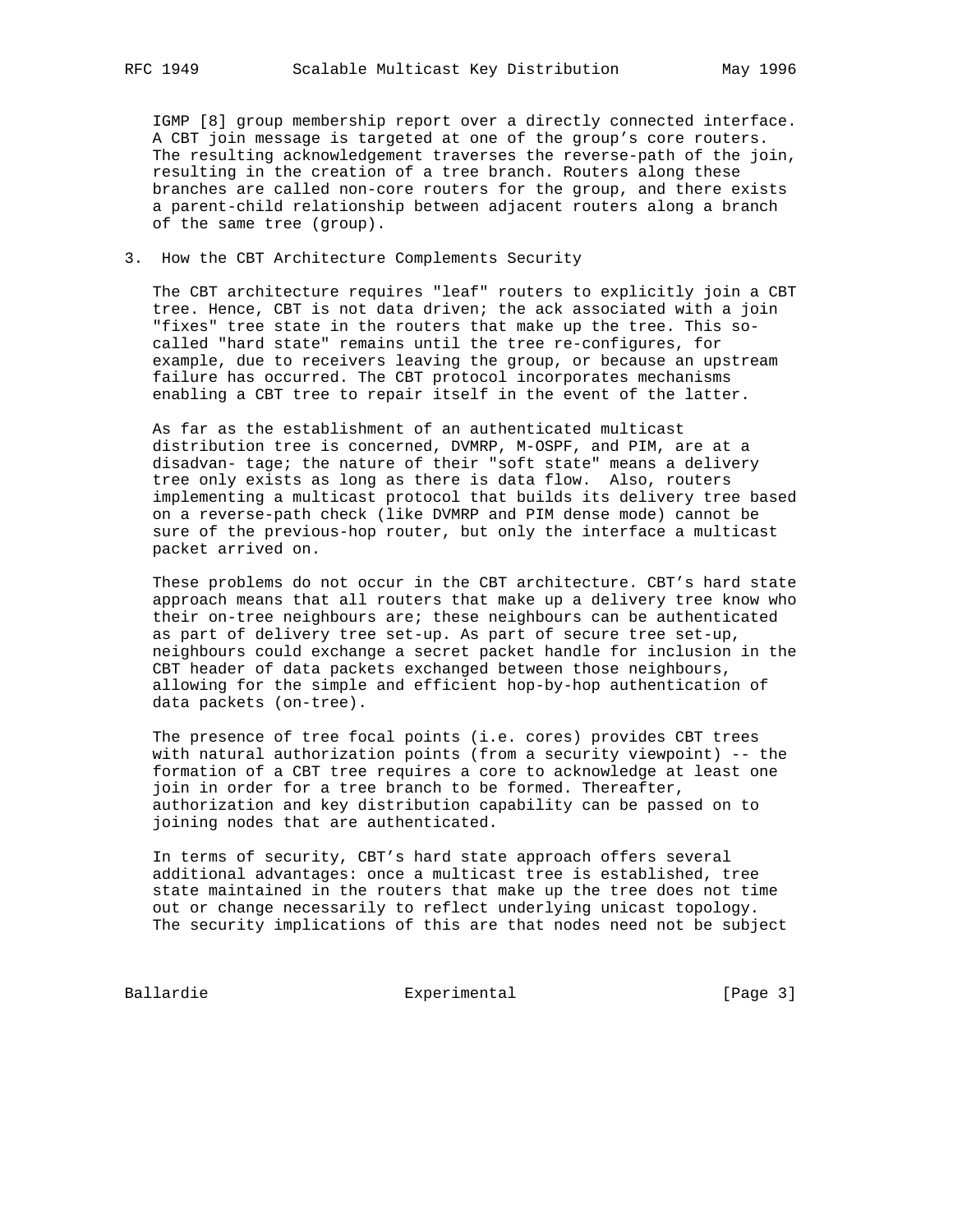to repeated authentication subsequent to a period of inactivity, and tree nodes do not need to re-authenticate themselves as a result of an underlying unicast topology change, unless of course, an network (node) failure has occurred.

 Hard-state protocol mechanisms are often thought of as being less fault tolerant than soft-state schemes, but there are pros and cons to both approaches; we see here that security is one of the pros.

# 4. The Multicast Key Distribution Problem

 We believe that multicast key distribution needs to be combined with group access control. Without group access control, there is no point in employing multicast key distribution, since, if there are no group restrictions, then it should not matter to whom multicast information is divulged.

 There are different ways of addressing group access control. The group access control we describe requires identifying one group member (we suggest in [14] that this should be the group initiator) who has the ability to create, modify and delete all or part of a group access control list. The enforcement of group access control may be done by a network entity external to the group, or by a group member.

 The essential problem of distributing a session (or group) key to a group of multicast receivers lies in the fact that some central key management entity, such as a key distribution centre (KDC) (A Key Distribution Centre (KDC) is a network entity, usually residing at a well-known address. It is a third party entity whose responsibility it to generate and distribute symmetric key(s) to peers, or group receivers in the case of multicast, wishing to engage in a "secure" communication. It must therefore be able to identify and reliably authenticate requestors of symmetric keys.), must authenticate each of a group's receivers, as well as securely distribute a session key to each of them. This involves encrypting the relevant message n times, once with each secret key shared between the KDC and corresponding receiver (or alternatively, with the public key of the receiver), before multicasting it to the group. (Alternatively, the KDC could send an encrypted message to each of the receivers individually, but this does not scale either.) Potentially, n may be very large. Encrypting the group key with the secret key (of a secret-public key pair) of the KDC is not an option, since the group key would be accessible to anyone holding the KDC's public key, and public keys are either well-known or readily available. In short, existing multicast key distribution methods do not scale.

Ballardie Experimental Experimental [Page 4]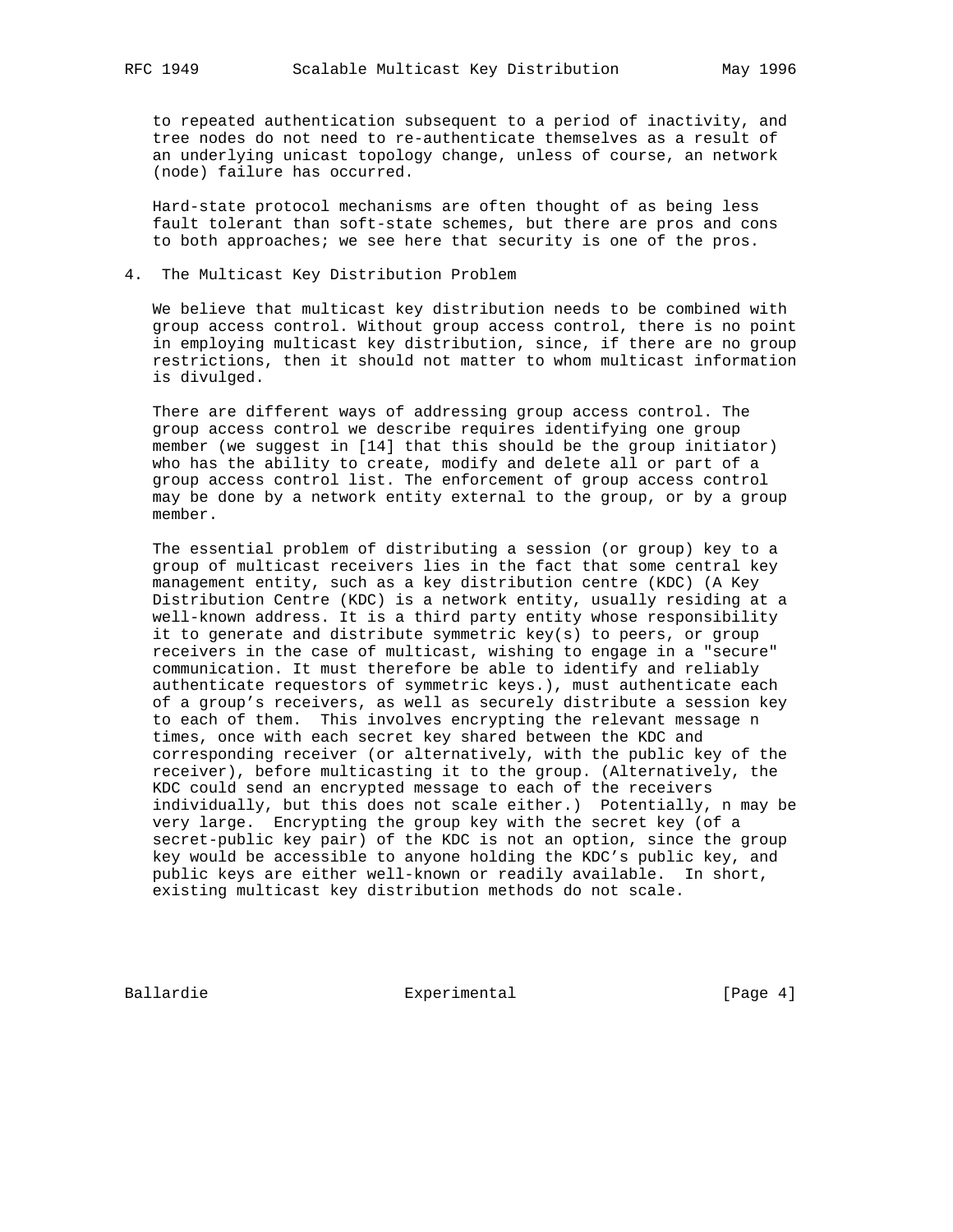The scaling problem of secure multicast key distribution is compounded for the case where sender-specific keys need to be distributed to a group. This is required for sender-specific authentication of data traffic. It is not possible to achieve per sender authentication, given only a group session key.

 Recently a proposal has emerged, called the Group Key Management Protocol (GKMP) [15]. This was designed for military networks, but the authors have demonstrated how the architecture could be applied to a network like the Internet, running receiver-oriented multicast applications.

 GKMP goes a considerable way to addressing the problems of multicast key distribution: it does not rely on a centralised KDC, but rather places the burden of key management on a group member(s). This is the approach adopted by the CBT solution, but our solution can take this distributed approach further, which makes our scheme that much more scalable. Furthermore, our scheme is relatively simple.

 The CBT model for multicast key distribution is unique in that it is integrated into the CBT multicast protocol itself. It offers a simple, low-cost, scalable solution to multicast key distribution. We describe the CBT multicast key distribution approach below.

5. Multicast Security Associations

 The IP security architecture [2] introduces the concept of "Security Associations" (SAs), which must be negotiated in advance during the key management phase, using a protocol such as Photuris [20], or ISAKMP [21]. A Security Association is normally one-way, so if two way communication is to take place (e.g. a typical TCP connection), then two Security Associations need to be negotiated. During the negotiation phase, the destination system normally assigns a Security Parameter Index to the association, which is used, together with the destination address (or, for the sender, the sender's user-id) to index into a Security Association table, maintained by the communicating parties. This table enables those parties to index the correct security parameters pertinent to an association. The security association parameters include authentication algorithm, algorithm mode, cryptographic keys, key lifetime, sensitivity level, etc.

 The establishment of Security Associations (SA) for multicast communication does not scale using protocols like Photuris, or ISAKMP. This is why it is often assumed that a multicast group will be part of a single Security Association, and hence share a single SPI. It is assumed that one entity (or a pair of entities) creates the SPI "by some means" (which may be an SA negotiation protocol,

Ballardie Experimental Experimental [Page 5]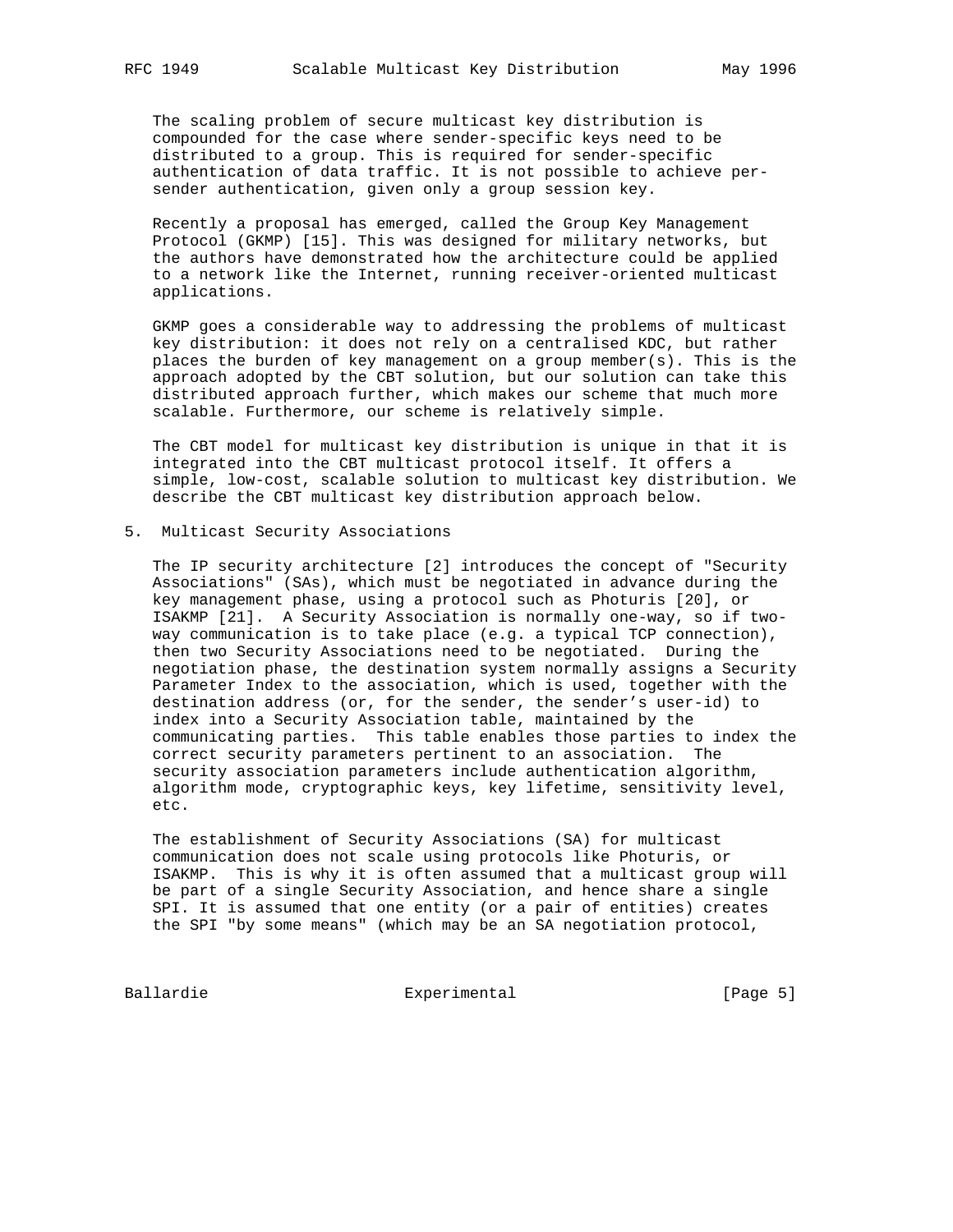like [20] and [21]), which is then simply multicast, together with the SA parameters, to the group for subsequent use. However, this precludes multicast receivers from performing sender-specific origin authentication; all a receiver can be sure of is that the sender is part of the multicast Security Association.

 We advocate that the primary core, either alone, or in conjunction with the group initiator, establish the security parameters to be used in the group communication. These are distributed as part of the secure join process. Thereafter, individual senders can distribute their own key and security parameters to the group. In the case of the latter, there are two cases to consider:

- the sender is already a group member. In this case, the sender can decide upon/generate its own security parameters, and multi cast them to the group using the current group session key.
- + the sender is not a group member. In this case, before the sender begins sending, it must first negotiate the security parameters with the primary core, using a protocol such as Pho turis [20] or ISAKMP [21]. Once completed, the primary core multicasts (securely) the new sender's session key and security parameters to the group.

 Given that we assume the use of asymmetric cryptotechniques throughout, this scheme provides a scalable solution to multicast origin authentication.

Sender-specific keys are also discussed in section 8.

6. The CBT Multicast Key Distribution Model

 The security architecture we propose allows not only for the secure joining of a CBT multicast tree, but also provides a solution to the multicast key distribution problem [16]. Multicast key distribution is an optional, but integral, part of the secure tree joining process; if a group session key is not required, its distribution may be omitted.

 The use of CBT for scalable multicast key distribution does not preclude the use of other multicast protocols for the actual multicast communication. CBT could be used solely for multicast key distribution -- any multicast protocol could be used for the actual multicast communication itself.

 The model that we propose does not rely on the presence of a centralised KDC -- indeed, the KDC we propose need not be dedicated to key distribution. We are proposing that each group have its own

Ballardie **Experimental** Experimental [Page 6]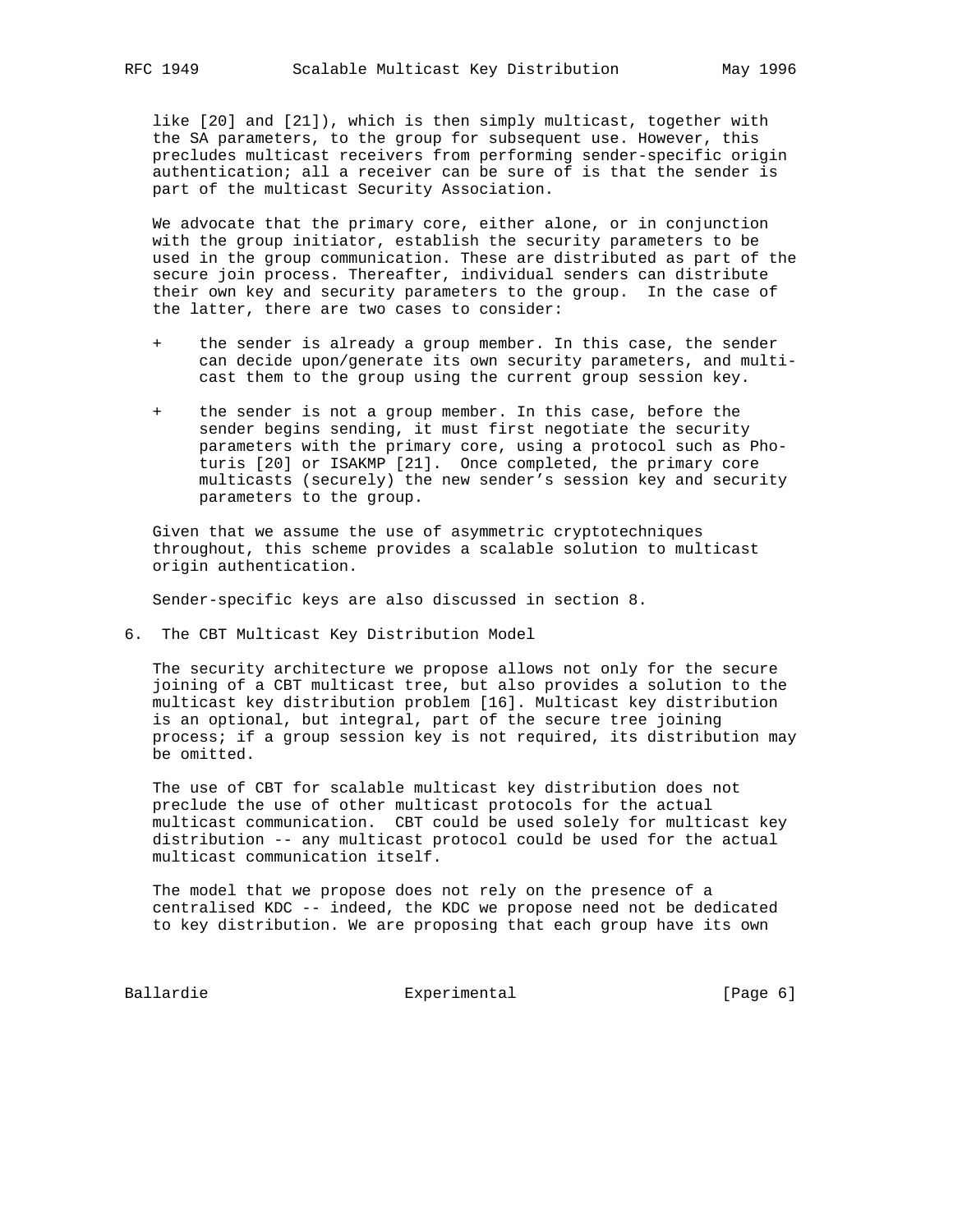group key distribution centre (GKDC), and that the functions it provides should be able to be "passed on" to other nodes as they join the tree. Hence, our scheme involves truly distributed key distribution capability, and is therefore scalable. It does not require dedicated KDCs. We are proposing that a CBT primary core initially take on the role of a GKDC.

# 6.1 Operational Overview

When a CBT group is created, it is the group initiator's responsibility to create a multicast group access control list (ACL) [14]. It is recommended that this list is a digitally signed "document", the same as (or along the lines of) an X.509 certificate [9], such that it can be authenticated. The group initiator subsequently unicasts the ACL to the primary core for the group. This communication is not part of the CBT protocol. The ACL's digital signature ensures that it cannot be modified in transit without detection. If the group membership itself is sensitive information, the ACL can be additionally encrypted with the public key of the primary core before being sent. The ACL can be an "inclusion" list or an "exclusion" list, depending on whether group membership includes relatively few, or excludes relatively few.

 The ACL described above consists of group membership (inclusion or exclusion) information, which can be at the granularity of hosts or users. How these granularities are specified is outside the scope of this document. Additionally, it may be desirable to restrict key distribution capability to certain "trusted" nodes (routers) in the network, such that only those trusted nodes will be given key distribution capability should they become part of a CBT delivery tree. For this case, an additional ACL is required comprising "trusted" network nodes.

 The primary core creates a session key subsequent to receiving and authenticating the message containing the access control list. The primary core also creates a key encrypting key (KEK) which is used for re-keying the group just prior to an old key exceeding its life time. This re-keying strategy means that an active key is less likely to become compromised during its lifetime.

 The ACL(s), group key, and KEK are distributed to secondary cores as they become part of the distribution tree.

 Any tree node with this information can authenticate a joining member, and hence, secure tree joining and multicast session key distribution are truly distributed across already authenticated tree nodes.

Ballardie **Experimental** Experimental [Page 7]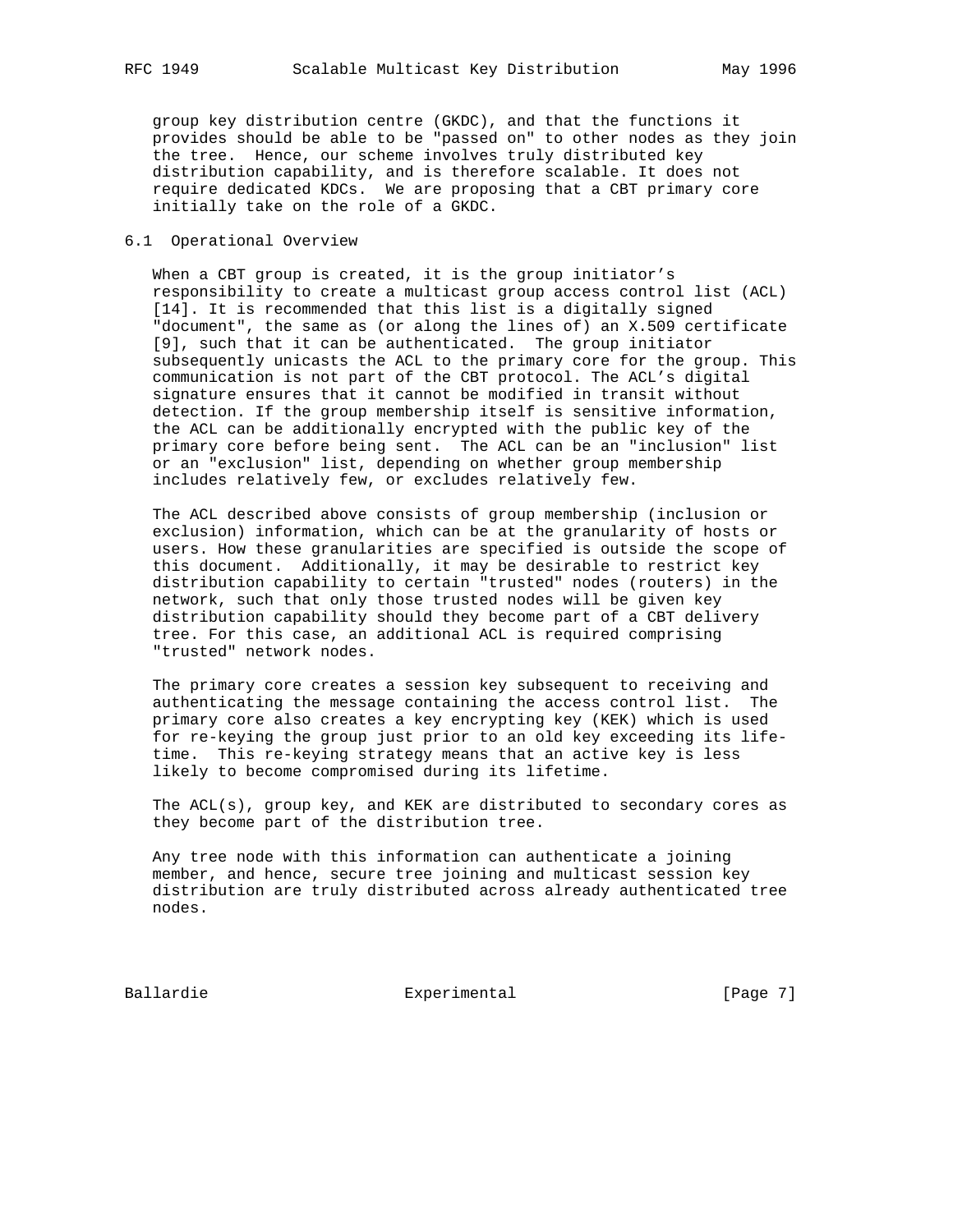#### 6.2 Integrated Join Authentication and Multicast Key Distribution

 For simplicity, in our example we assume the presence of an internetwork-wide asymmetric key management scheme, such as that proposed in [17]. However, we are not precluding the use of symmetric cryptographic techniques -- all of the security services we are proposing, i.e. integrity, authentication, and confidentiality, can all be achieved using symmetric cryptography, albeit a greater expense, e.g. negotiation with a third party to establish pairwise secret keys. For these reasons, we assume that a public (asymmetric) key management scheme is globally available, for example, through the Domain Name System (DNS) [17] or World Wide Web [18].

 NOTE: given the presence of asymmetric keys, we can assume digital signatures provide integrity and origin authentication services combined.

 The terminology we use here is described in Appendix A. We formally define some additional terms here:

- + grpKey: group key used for encrypting group data traffic.
- + ACL: group access control list.
- + KEK: key encrypting key, used for re-keying a group with a new group key.
- + SAparams: Security Association parameters, including SPI.
- + group access package (grpAP): sent from an already verified tree node to a joining node.

[token\_sender, [ACL]^SK\_core, {[grpKey, KEK, SAparams]^SK\_core}^PK\_origin-host, {[grpKey, KEK, SAparams]^SK\_core}^PK\_next-hop]^SK\_sender

NOTE: SK\_core is the secret key of the PRIMARY core.

 As we have already stated, the elected primary core of a CBT tree takes on the initial role of GKDC. In our example, we assume that a group access control list has already been securely communicated to the primary core. Also, it is assumed the primary core has already participated in a Security Association estabishment protocol [20,21], and thus, holds a group key, a key-encrypting key, and an SPI.

 NOTE, there is a minor modification required to the CBT protocol [4], which is as follows: when a secondary core receives a join, instead of sending an ack followed by a re-join to the primary,

Ballardie **Experimental** Experimental [Page 8]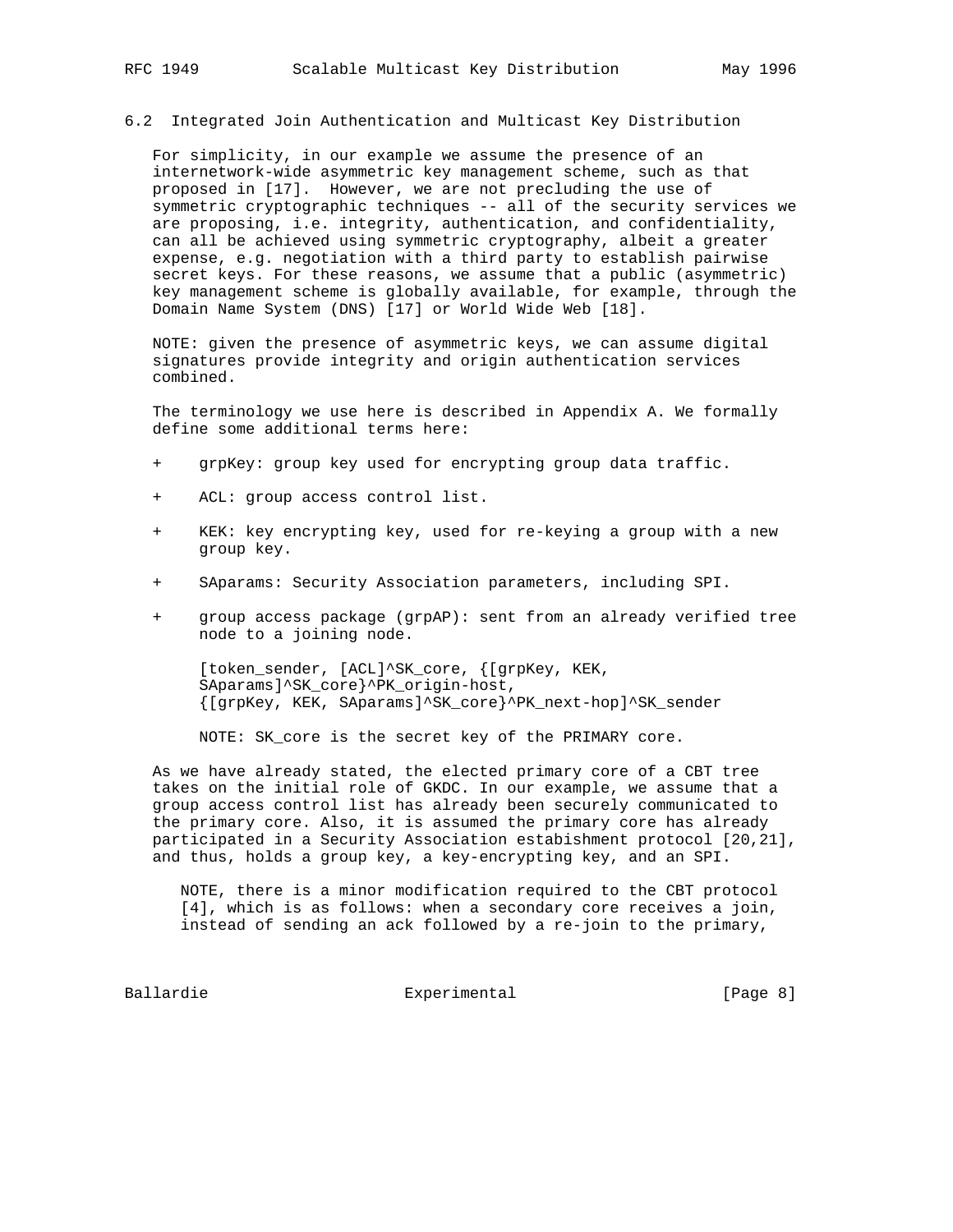the secondary forwards the join to the primary; the ack travels from the primary (or intermediate on-tree router) back to the join origin. All routers (or only specific routers) become GKDCs after they receive the ack.

 We now demonstrate, by means of an example, how CBT routers join a tree securely, and become GKDCs. For clarity, in the example, it is assumed all routers are authorised to become GKDCs, i.e. there is no trusted-router ACL.

 In the diagram below, only one core (the primary) is shown. The process of a secondary joining the primary follows exactly what we describe here.

 In the diagram, host h wishes to join multicast group G. Its local multicast router (router A) has not yet joined the CBT tree for the group G.



Figure 1: Example of Multicast Key Distribution using CBT

 A branch is created as part of the CBT secure tree joining process, as follows:

 + Immediately subsequent to a multicast application starting up on host h, host h immediately sends an IGMP group membership report, addressed to the group. This report is not suppressible (see Appendix B), like other IGMP report types, and it also includes the reporting host's token, which is digitally signed

h --> DR (A): [[token\_h]^SK\_h, IGMP group membership report]

Ballardie 1988 Experimental 1988 (Page 9)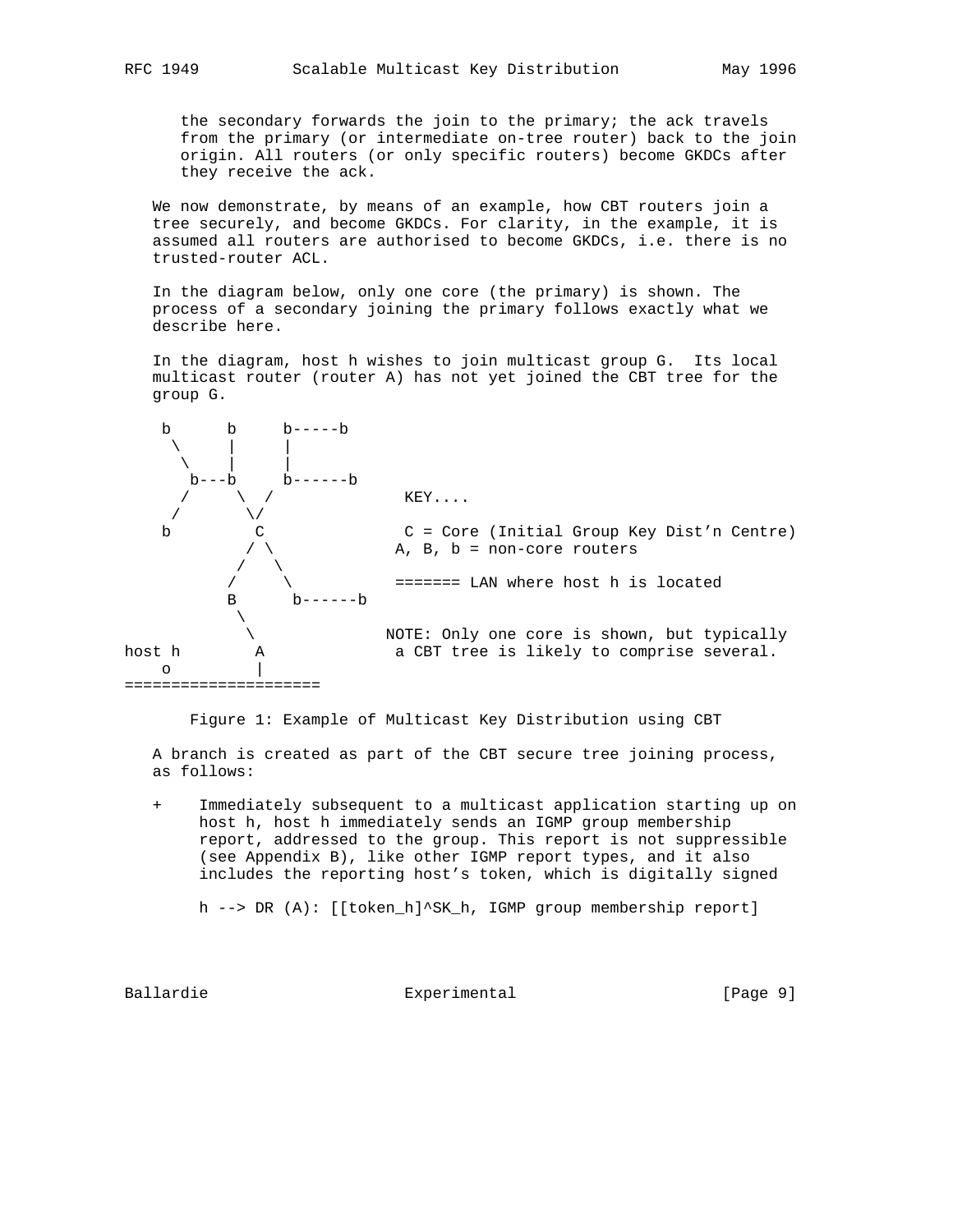(A host's token differs in two respects compared with tokens defined in [9]. To refresh, a token assists a recipient in the verification process, and typically contains: recipient's unique identity, a timestamp, and a pseudo-random number. A token is also usually digitally signed by its originator. Firstly, A host's token does not contain the intended recipient's identity, since this token may need to traverse several CBT routers before reaching a GKDC. A host does not actually know which router, i.e. GKDC, will actually acknowledge the join that it invoked. Secondly, the host's token is digitally signed -- this is usual for a token. However, tokens generated by routers need not be explicitly digitally signed because the JOIN-REQUESTs and JOIN-ACKs that carry them are themselves digitally signed.)

 + In response to receiving the IGMP report, the local designated router (router A) authenticates the host's enclosed token. If successful, router A formulates a CBT join-request, whose target is core C (the primary core). Router A includes its own token in the join, as well as the signed token received from host h. The join is digitally signed by router A.

 NOTE 1: router A, like all CBT routers, is configured with the unicast addresses of a prioritized list of cores, for different group sets, so that joins can be targeted accordingly.

 NOTE 2: the host token is authenticated at most twice, once by the host's local CBT router, and once by a GKDC. If the local router is already a GKDC, then authentication only happens once. If the local router is not already a GKDC, a failed authentica tion check removes the overhead of generating and sending a CBT join-request.

 Router A unicasts the join to the best next-hop router on the path to core C (router B).

A --> B: [[token\_A], [token\_h]^SK\_h, JOIN-REQUEST]^SK\_A

 + B authenticates A's join-request. If successful, B repeats the previous step, but now the join is sent from B to C (the pri mary, and target), and the join includes B's token. Host h's token is copied to this new join.

B --> C: [[token\_B], [token\_h]^SK\_h, JOIN-REQUEST]^SK\_B

 + C authenticates B's join. As the tree's primary authorization point (and GKDC), C also authenticates host h, which triggered the join process. For this to be successful, host h must be

Ballardie Experimental [Page 10]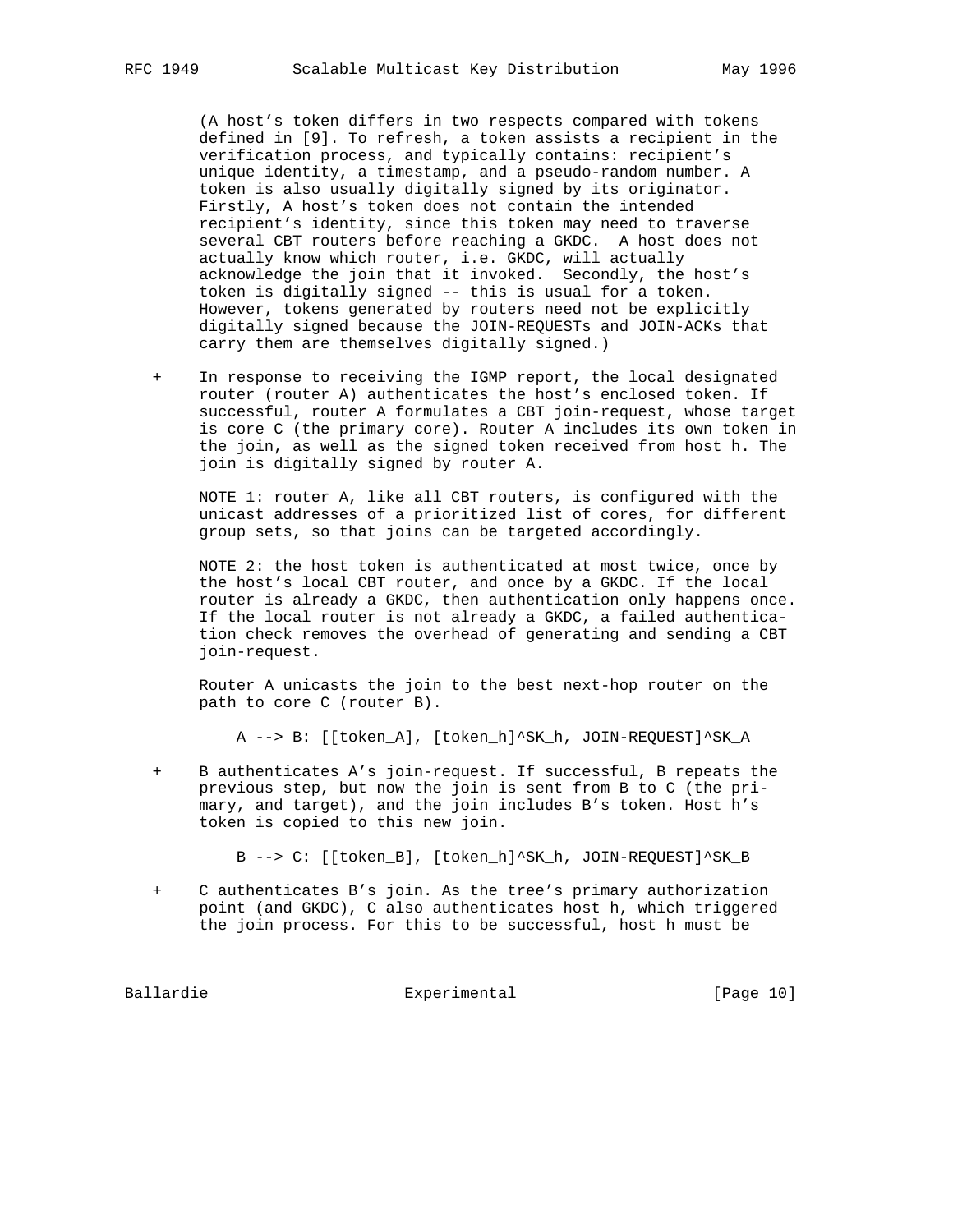included in the GKDC's access control list for the group. If h is not in the corresponding access control list, authentication is redundant, and a join-nack is returned from C to B, which eventually reaches host h's local DR, A.

 Assuming successful authentication of B and h, C forms a group access package (grpAP), encapsulates it in a join-ack, and digi tally signs the complete message. C's token, host h's signed token, a signed ACL, and two (group key, KEK) pairs are included in the group access package; one for the originating host, and one for the next-hop CBT router to which the join-ack is des tined. Each key pair is digitally signed by the issuer, i.e. the primary core for the group. The host key pair is encrypted using the public key of the originating host, so as to be only deci pherable by the originating host, and the other key pair is encrypted using the public key of the next-hop router to which the ack is destined -- in this case, B. Host h's token is used by the router connected to the subnet where h resides so as to be able to identify the new member.

C --> B: [[token^h]^SK\_h, grpAP, JOIN-ACK]^SK\_C

 + B authenticates the join-ack from C. B extracts its encrypted key pair from the group access package, decrypts it, authenti cates the primary core, and stores the key pair in encrypted form, using a local key. B also verifies the digital signature included with the access control list. It subsequently stores the ACL in an appropriate table. The originating host key pair remains enciphered.

 The other copy of router B's key pair is taken and deciphered using its secret key, and immediately enciphered with the public key of next-hop to which a join-ack must be passed, i.e. router A. A group access package is formulated by B for A. It contains B's token, the group ACL (which is digitally signed by the pri mary core), a (group key, KEK) pair encrypted using the public key of A, and the originating host's key pair, already encrypted. The group access package is encapsulated in a join ack, the complete message is digitally signed by B, then for warded to A.

B --> A: [[token^h]^SK\_h, grpAP, JOIN-ACK]^SK\_B

A authenticates the join-ack received from B. A copy of the encrypted key pair that is for itself is extracted from the group access package and deciphered, and the key issuer (primary core) is authenticated. If successful, the enciphered key pair is stored by A. The digital signature of the included access

Ballardie Experimental [Page 11]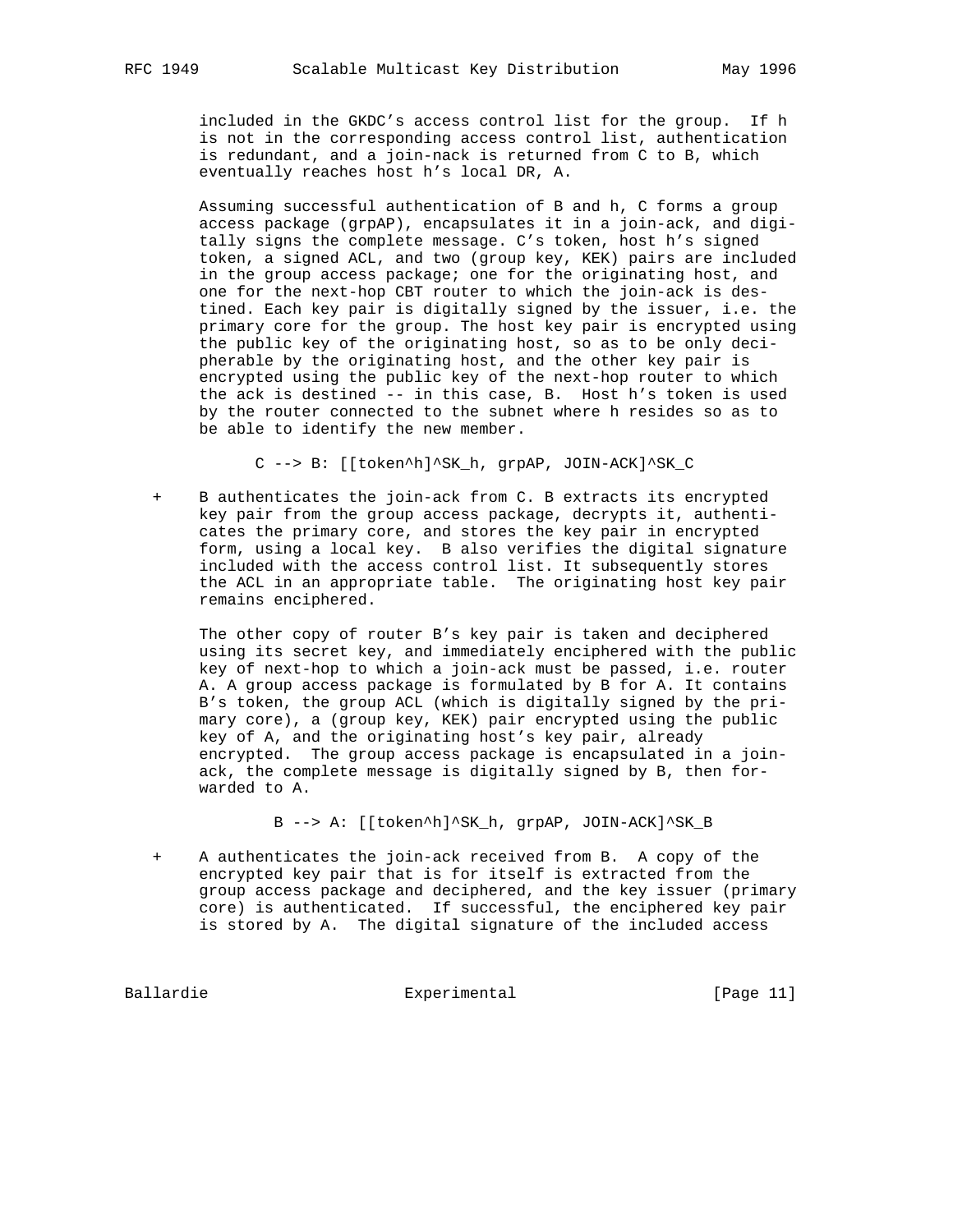control list is also verified, and stored in an appropriate table. The key pair encrypted for host h is extracted from the group access package, and is forwarded directly to host h, which is identified from the presence of its signed token. On receipt, host h decrypts the key pair for subsequent use, and stores the SA parameters in its SA table.

A --> h: [[token^h]^SK\_h, {grpKey, KEK, SAparams}^PK\_h]

 Going back to the initial step of the tree-joining procedure, if the DR for the group being joined by host h were already established as part of the corresponding tree, it would already be a GKDC. It would therefore be able to directly pass the group key and KEK to host h after receiving an IGMP group membership report from h:

A --> h: [[token^h]^SK h, {grpKey, KEK, SAparams}^PK h]

 If paths, or nodes fail, a new route to a core is gleaned as normal from the underlying unicast routing table, and the re-joining process (see [4]) occurs in the same secure fashion.

7. A Question of Trust

 The security architecture we have described, involving multicast key distribution, assumes that all routers on a delivery tree are trusted and do not misbehave. A pertinent question is: is it reasonable to assume that network routers do not misbehave and are adequately protected from malicious attacks?

 Many would argue that this is not a reasonable assumption, and therefore the level of security should be increased to discount the threat of misbehaving routers. As we described above, routers periodically decrypt key pairs in order to verify them, and/or re encrypt them to pass them on to joining neighbour routers.

 In view of the above, we suggest that if more stringent security is required, the model we presented earlier should be slightly amended to accommodate this requirement. However, depending on the security requirement and perceived threat, the model we presented may be acceptable.

 We recommend the following change to the model already presented above, to provide a higher level of security:

 All join-requests must be authenticated by a core router, i.e. a join arriving at an on-tree router must be forwarded upstream to a core if the join is identified as being a "secure" join (as indicated by the presence of a signed host token).

Ballardie Experimental Experimental [Page 12]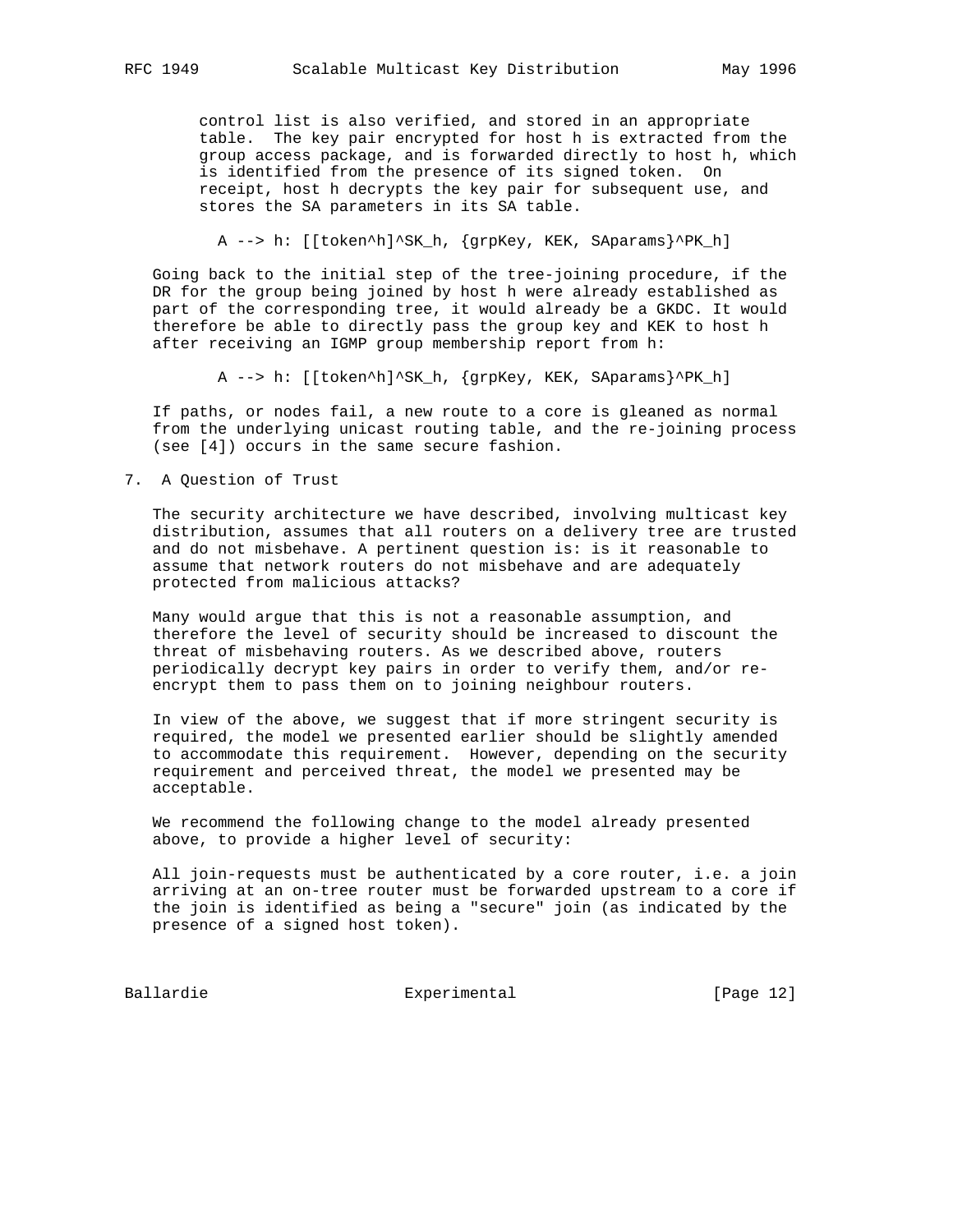The implication of this is that key distribution capability remains with the core routers and is not distributed to non-core routers whose joins have been authenticated. Whilst this makes our model somewhat less distributed than it was before, the concept of key distribution being delegated to the responsibility of individual groups remains. Our scheme therefore retains its attractiveness over centralized schemes.

# 8. The Multicast Distribution of Sender-Specific Keys

 Section 5, in part, discussed the scalable distribution of sender specific keys and sender-specific security parameters to a multicast group, for both member-senders, and non-member senders. If asymmetric cryptotechniques are employed, this allows for sender-specific origin authentication.

 For member-senders, the following message is multicast to the group, encrypted using the current group session key, prior to the new sender transmitting data:

{[sender\_key, senderSAparams]^SK\_sender}^group\_key

 Non-member senders must first negotiate (e.g. using Photuris or ISAKMP) with the primary core, to establish the security association parameters, and the session key, for the sender. The sender, of course, is subject to access control at the primary. Thereafter, the primary multicasts the sender-specific session key, together with sender's security parameters to the group, using the group's current session key. Receivers are thus able to perform origin authentication.

> Photuris or ISAKMP 1. sender <----------------------> primary core

2. {[sender\_key, senderSAparams]^SK\_primary}^group\_key

 For numerous reasons, it may be desirable to exclude certain group members from all or part of a group's communication. We cannot offer any solution to providing this capability, other than requiring new keys to be distributed via the establishment of a newly-formed group (CBT tree).

Ballardie 13 Experimental Experimental [Page 13]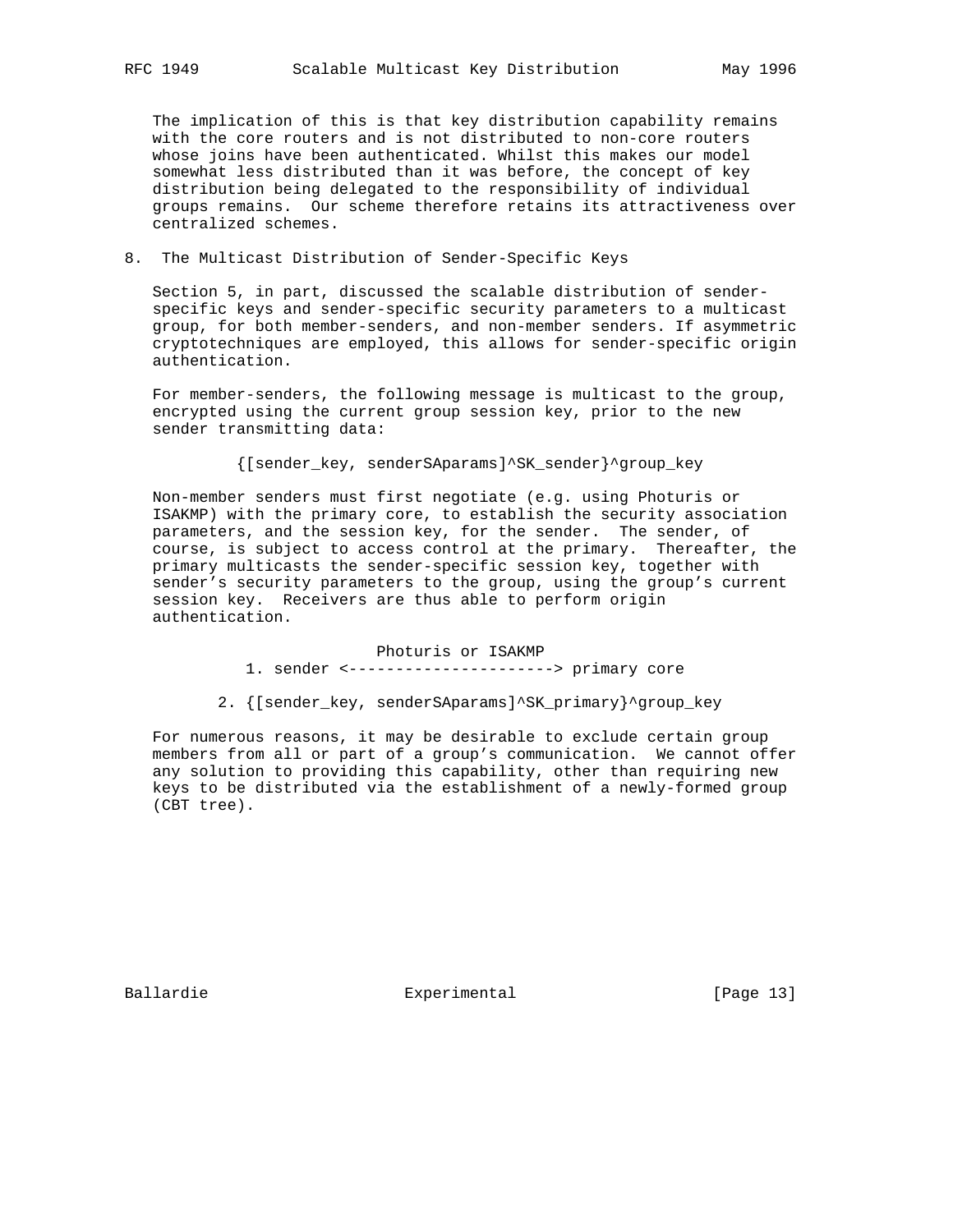# 9. Summary

 This memo has offered a scalable solution to the multicast key distribution problem. Our solution is based on the CBT architecture and protocol, but this should not preclude the use of other multicast protocols for secure multicast communication subsequent to key distribution. Furthermore, virtually all of the functionality present in our solution is in-built in the secure version of the CBT protocol, making multicast key distribution an optional, but integral part, of the CBT protocol.

Ballardie Experimental [Page 14]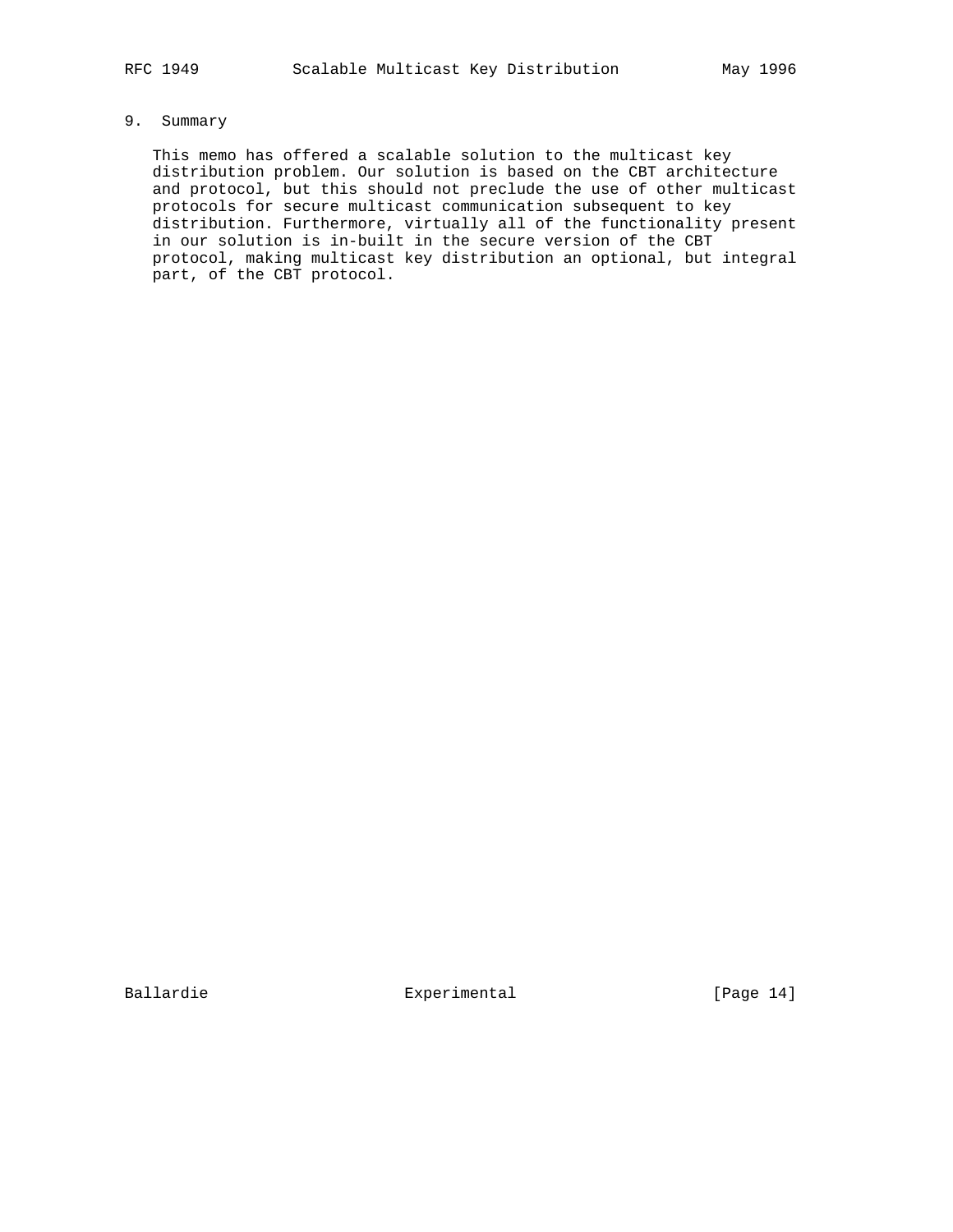Appendix A

The following terminology is used throughout this document:

- + PK\_A indicates the public key of entity A.
- + SK\_A indicates the secret key of entity A. The secret key can be used by a sender to digitally sign a digest of the message, which is computed using a strong, one-way hash function, such as MD5 [19].
- + Unencrypted messages will appear enclosed within square brack ets, e.g. [X, Y, Z]. If a message is digitally signed, a super script will appear outside the right hand bracket, indicating the message signer. Encrypted messages appear enclosed within curly braces, with a superscript on the top right hand side out side the closing curly brace indicating the encryption key, e.g.  $\{X, Y, Z\}^{\wedge}\{PK_A\}.$
- + a token is information sent as part of a strong authentication exchange, which aids a receiver in the message verification pro cess. It consists of a timestamp, t (to demonstrate message freshness), a random, non-repeating number, r (to demonstrate message originality), and the unique name of the message recipient (to demonstrate that the message is indeed intended for the recipient). A digital signature is appended to the token by the sender (which allows the recipient to authenticate the sender). The token is as follows:

 $[t_A, r_A, B]^{\wedge}$   $\{SK_A\}$  -- token sent from A to B.

A --> B: -- denotes a message sent from A to B.

#### Appendix B

 The group access controls described in this document require a few simple support mechanisms, which, we recommend, be integrated into version 3 of IGMP. This would be a logical inclusion to IGMP, given that version 3 is expected to accommodate a variety of multicast requirements, including security. Furthermore, this would remove the need for the integration of a separate support protocol in hosts.

 To refresh, IGMP [8] is a query/response multicast support protocol that operates between a multicast router and attached hosts.

 Whenever an multicast application starts on a host, that host generates a small number of IGMP group membership reports in quick succession (to overcome potential loss). Thereafter, a host only

Ballardie Experimental [Page 15]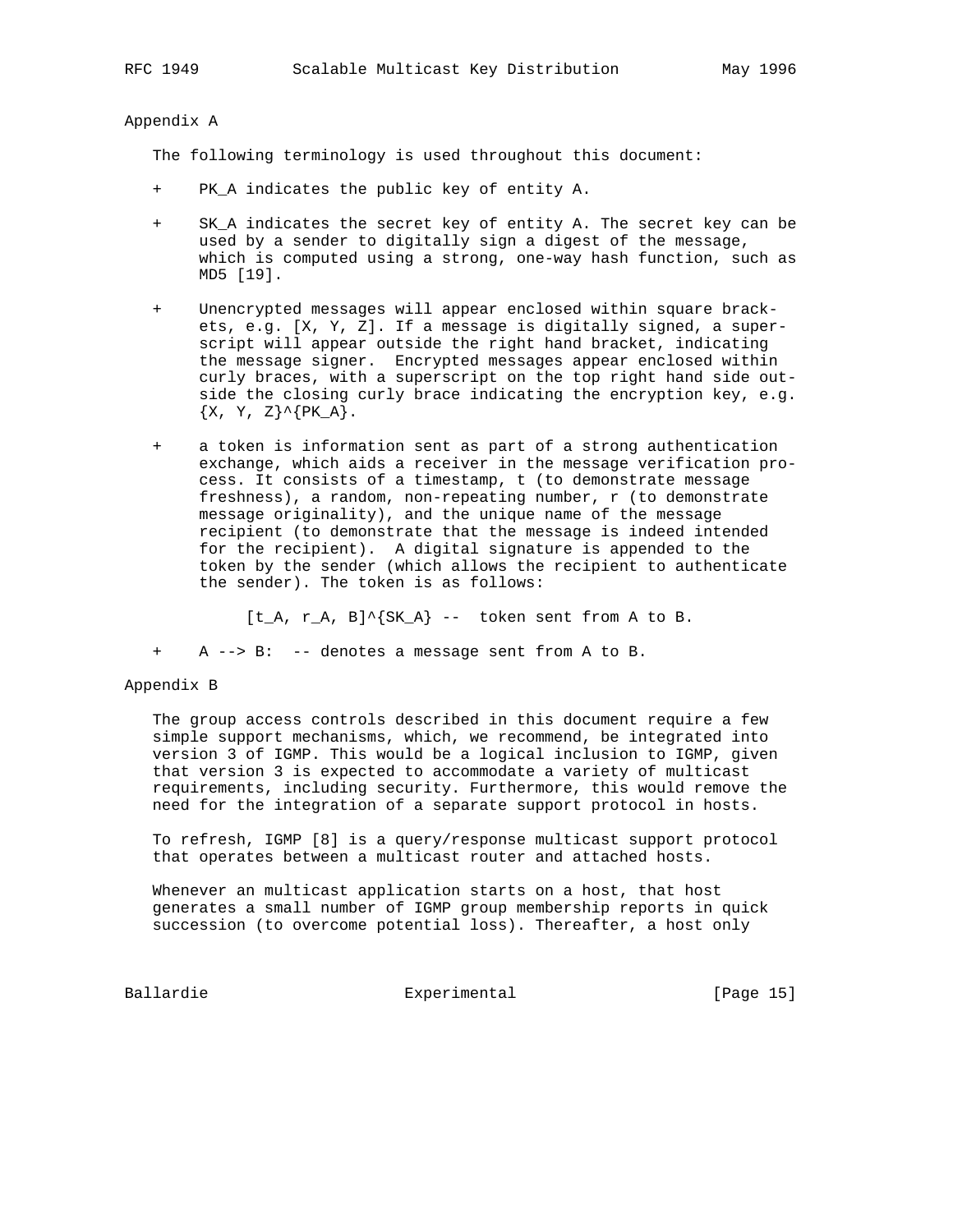issues a report in response to an IGMP query (issued by the local multicast router), but only if the host has not received a report for the same group (issued by some other host on the same subnet) before the host's IGMP random response timer expires. Hence, IGMP, incorporates a report "suppression" mechanism to help avoid "IGMP storms" on a subnet, and generally conserve bandwidth.

 We propose that IGMP accommodate "secure joins" - IGMP reports that indicate the presence of a digitally signed host (or user) token. These report types must not be suppressible, as is typically the case with IGMP reports; it must be possible for each host to independently report its group presence to the local router, since a GKDC bases its group access control decision on this information.

 This functionality should not adversely affect backwards compatibility with earlier versions of IGMP that may be present on the same subnet; the new reports will simply be ignored by older IGMP versions, which thus continue to operate normally.

Security Considerations

Security issues are discussed throughout this memo.

Author's Address

 Tony Ballardie, Department of Computer Science, University College London, Gower Street, London, WC1E 6BT, ENGLAND, U.K.

 Phone: ++44 (0)71 419 3462 EMail: A.Ballardie@cs.ucl.ac.uk

#### References

 [1] MBONE, The Multicast BackbONE; M. Macedonia and D. Brutzman; available from http://www.cs.ucl.ac.uk/mice/mbone\_review.html.

 [2] R. Atkinson. Security Architecture for the Internet Protocol; RFC 1825, SRI Network Information Center, August 1995.

 [3] D. Estrin and G. Tsudik. An End-to-End Argument for Network Layer, Inter-Domain Access Controls; Journal of Internetworking & Experience, Vol 2, 71-85, 1991.

Ballardie 16 Experimental Experimental [Page 16]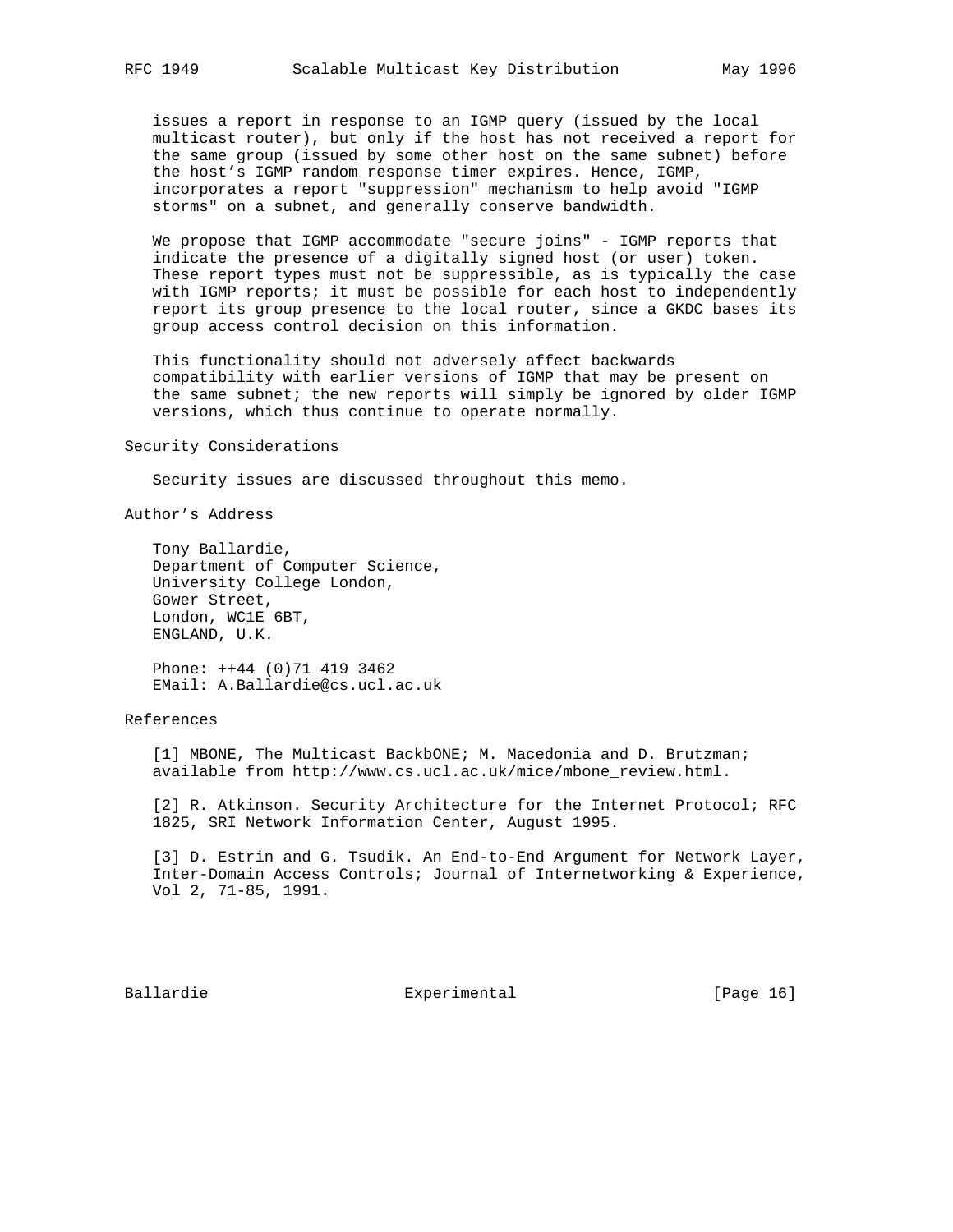[4] A. Ballardie, S. Reeve, N. Jain. Core Based Tree (CBT) Multicast - Protocol Specification; Work in Progress, 1996. Available from: ftp://cs.ucl.ac.uk/darpa/IDMR/draft-ietf-idmr-cbt-spec-XX.txt.

 [5] R. Atkinson. IP Authentication Header; RFC 1826, SRI Network Information Center, August 1995.

 [6] R. Atkinson. IP Encapsulating Security Payload; RFC 1827, SRI Net work Information Center, August 1995.

 [7] A. Ballardie. Core Based Tree (CBT) Multicast Architecture; Work in progress, 1996. Available from: ftp://cs.ucl.ac.uk/darpa/IDMR/draft-ietf-idmr-cbt-arch-XX.txt

 [8] W. Fenner. Internet Group Management Protocol, version 2 (IGMPv2), Work in progress, 1996.

 [9] CCITT Data Communication Networks Directory (Blue Book). Recommen dation X.509, Authentication Framework.

 [10] T. Pusateri. Distance-Vector Multicast Routing Protocol (DVMRP) version 3. Working draft, February 1996.

 [11] J. Moy. Multicast Extensions to OSPF; RFC 1584, SRI Network Information Center, March 1994.

 [12] D. Estrin et al. Protocol Independent Multicast, protocol specif ication; Work in progress, January 1996.

 [13] R. Braden, D. Clark, S. Crocker and C. Huitema. Security in the Internet Architecture. RFC 1636, June 1994.

 [14] A. Ballardie and J. Crowcroft. Multicast-Specific Security Threats and Counter-Measures. In ISOC Symposium on Network and Distri buted System Security, February 1995.

 [15] H. Harney, C. Muckenhirn, and T. Rivers. Group Key Management Protocol (GKMP) Architecture. Working draft, 1994.

 [16] N. Haller and R. Atkinson. RFC 1704, On Internet Authentication. SRI Network Information Center, October 1994.

 [17] C. Kaufman and D. Eastlake. DNS Security Protocol Extensions. Working draft, January 1996.

 [18] T. Berners-Lee, R. Cailliau, A. Luotonen, H. Frystyk Nielsen, A. Secret. The World Wide Web. Communications of the ACM, 37(8):76-82, August 1994.

Ballardie Experimental [Page 17]